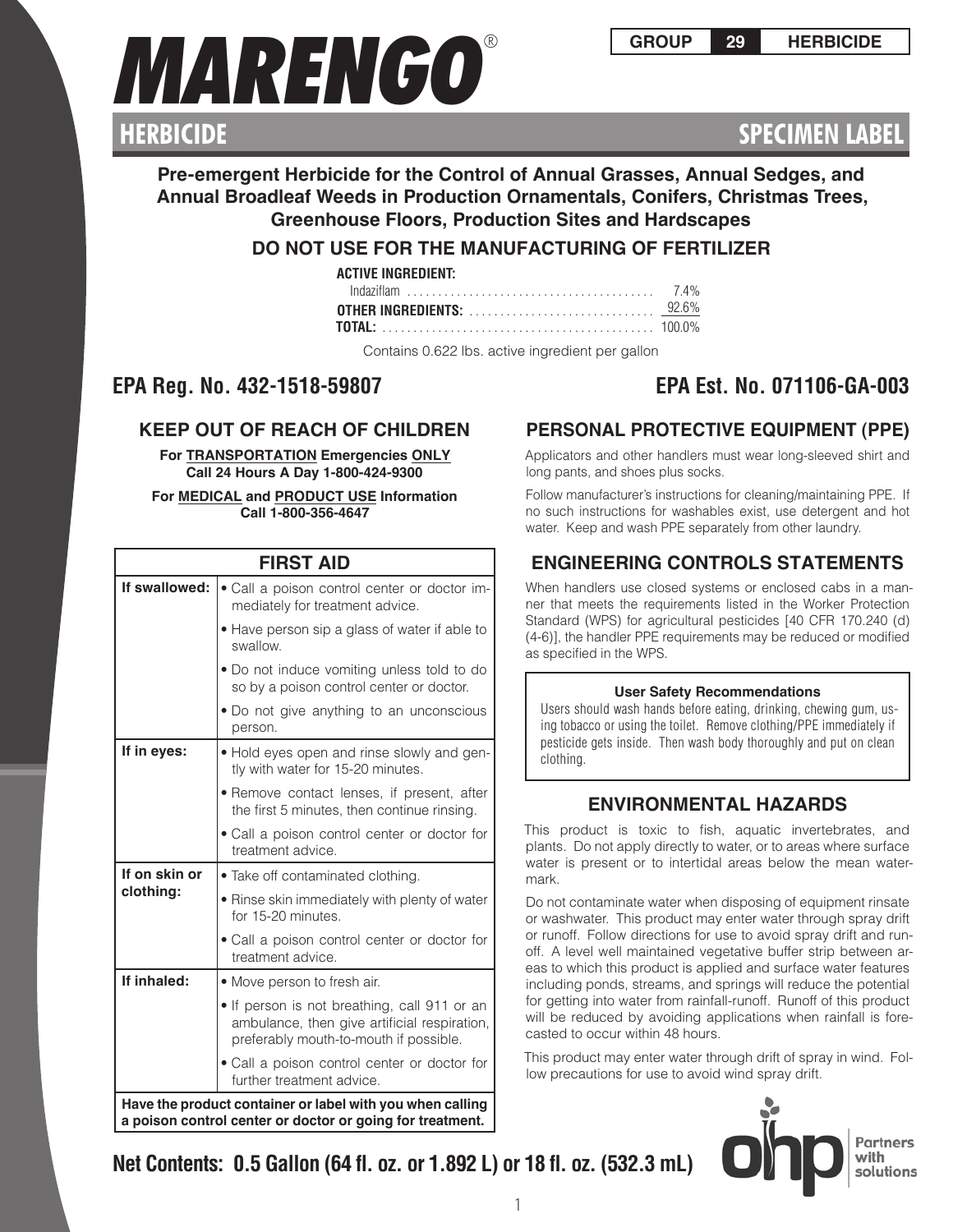Surface Water Advisory: This pesticide may impact surface water quality due to runoff of rain water. This is especially true for poorly draining soils and soils with shallow ground water. This product is classified as having a high potential for reaching surface water via runoff for several months or more after application.

Ground Water Advisory: This pesticide has properties and characteristics associated with chemicals detected in ground water. This chemical may leach into ground water if used in areas where soils are permeable, particularly where the water table is shallow.

# **DIRECTIONS FOR USE**

#### **It is a violation of Federal Law to use this product in a manner inconsistent with its labeling. Read entire label before using this product.**

Do not apply this product in a way that will contact workers or other persons, either directly or through drift. Only protected handlers may be in the area during application. For any requirements specific to your State or Tribe, consult the agency responsible for pesticide regulation.

## **AGRICULTURAL USE REQUIREMENTS**

Use this product only in accordance with its labeling and with the Worker Protection Standard, 40 CFR Part 170. This standard contains requirements for the protection of agricultural workers on farms, forests, nurseries, and greenhouses, and handlers of agricultural pesticides. It contains requirements for training, decontamination, notification, and emergency assistance. It also contains specific instructions and exceptions pertaining to the statements on this label about personal protective equipment (PPE) and restricted entry intervals. The requirements in this box only apply to uses of this product that are covered by the Worker Protection Standard.

Do not enter or allow worker entry into treated areas during the restricted entry interval (REI) of 12 hours.

PPE required for early entry to treated areas that is permitted under the Worker Protection Standard and that involves contact with anything that has been treated, such as plants, soil, or water, is coveralls, waterproof gloves and shoes plus socks.

## **NON-AGRICULTURAL USE REQUIREMENTS**

The requirements in this box apply to uses of this product that are not within the scope of the Worker Protection Standard for agricultural pesticides (40 CFR Part 170). The WPS applies when this product is used to produce agricultural plants on farms, forests, nurseries, or greenhouses. Keep unprotected persons out of the treated areas until sprays have dried.

# **PRODUCT INFORMATION**

**MARENGO** is a selective, pre-emergent alkylazine herbicide. **MARENGO** provides extended residual control of many annual grasses including crabgrass, goosegrass, and annual bluegrass, as well as annual sedges, and broadleaf weeds in production nursery including inground and pot-in-pot container grown ornamentals, conifers and Christmas trees, non-bearing fruit and nut trees in nurseries, greenhouse floors (under benches), ornamental production facilities (such as shadehouses, hoophouses, and lathhouses) and hardscapes. **MARENGO** also demonstrates limited early post-emergent activity against some weeds, including annual bluegrass, crabgrass and oxalis.

**MARENGO** controls weeds by reducing the emergence of seedlings through inhibition of cellulose biosynthesis (CB Inhibitor). Necrosis or chlorosis may be observed if the herbicide is applied to herbaceous tissue such as leaves and green

stems of susceptible plants including sensitive ornamentals. **MARENGO** does not control plants emerging from tubers, rhizomes, bulbs, corms, existing rootstocks, and woody vegetation.

**MARENGO** needs to be activated prior to weed germination for most effective control. For maximum activity against germinating weeds, **MARENGO** requires rainfall or irrigation prior to weed germination.

**MARENGO** is a highly active herbicide that provides effective weed control when applied to the soil around many field grown woody ornamentals. **MARENGO** may damage sensitive plants, if the product is allowed to remain in contact with foliage. Carefully apply **MARENGO** in strict accordance to the label. Be sure to follow all label restrictions.

# **PRODUCT USE RESTRICTIONS**

- Do not exceed the maximum single application rates specified under each use.
- Do not exceed 18.5 fl. oz. per acre of **MARENGO** for all applications within a 12 month period.
- Do not contaminate water intended for irrigation and domestic use.
- Do not apply within 25 feet of ponds, lakes, rivers, streams, wetlands, and habitat containing aquatic and semi-aquatic plants when **MARENGO** is used on production nurseries, and non-crop areas (excluding lawns).
- Do not apply **MARENGO** through an irrigation or chemigation system.
- Do not apply **MARENGO** by air.
- Follow use precautions and restrictions on this label and for all tank-mix partners, if mixing **MARENGO** with other pesticides.
- **MARENGO** is not for sale, distribution, or use in Nassau County or Suffolk County in New York State.

Not all products are registered in all states; please verify state registration of these products in your state before selling, distributing, or using.

# **DEACTIVATING MARENGO**

Activated charcoal has been shown to deactivate **MARENGO** if applied within several days of application. Application of activated charcoal within 2 weeks of an application of **MARENGO** will not reverse phytotoxic symptoms immediately, but it will aid in recovery over time. Follow directions for the amount of charcoal to apply on the label of the activated charcoal.

# **SPRAY DRIFT MANAGEMENT**

Spray equipment and weather affect spray drift. Consider all factors when making application decisions. Where states have more stringent regulations, they must be observed.

Avoiding spray drift is the responsibility of the applicator or grower. To reduce the potential for drift, the application equipment must be set to apply medium to very coarse droplets (i.e., ASAE Standard 572) with corresponding spray pressure. Use high flow rate nozzles to apply the highest practical spray volume. With most nozzle types, narrower spray angles produce larger droplets. Follow the nozzle manufacturer's directions on pressure, orientation, spray volume, etc., in order to minimize drift and optimize coverage and control.

## **Wind**

Avoid making applications when spray particles may be carried by air currents to areas where sensitive crops and plants are growing. Do not spray near sensitive plants if wind is gusty, below 2 mph or in excess of 10 mph and moving in the direction of adjacent areas of sensitive crops or plants. Do not apply during temperature inversions. Always make applications when there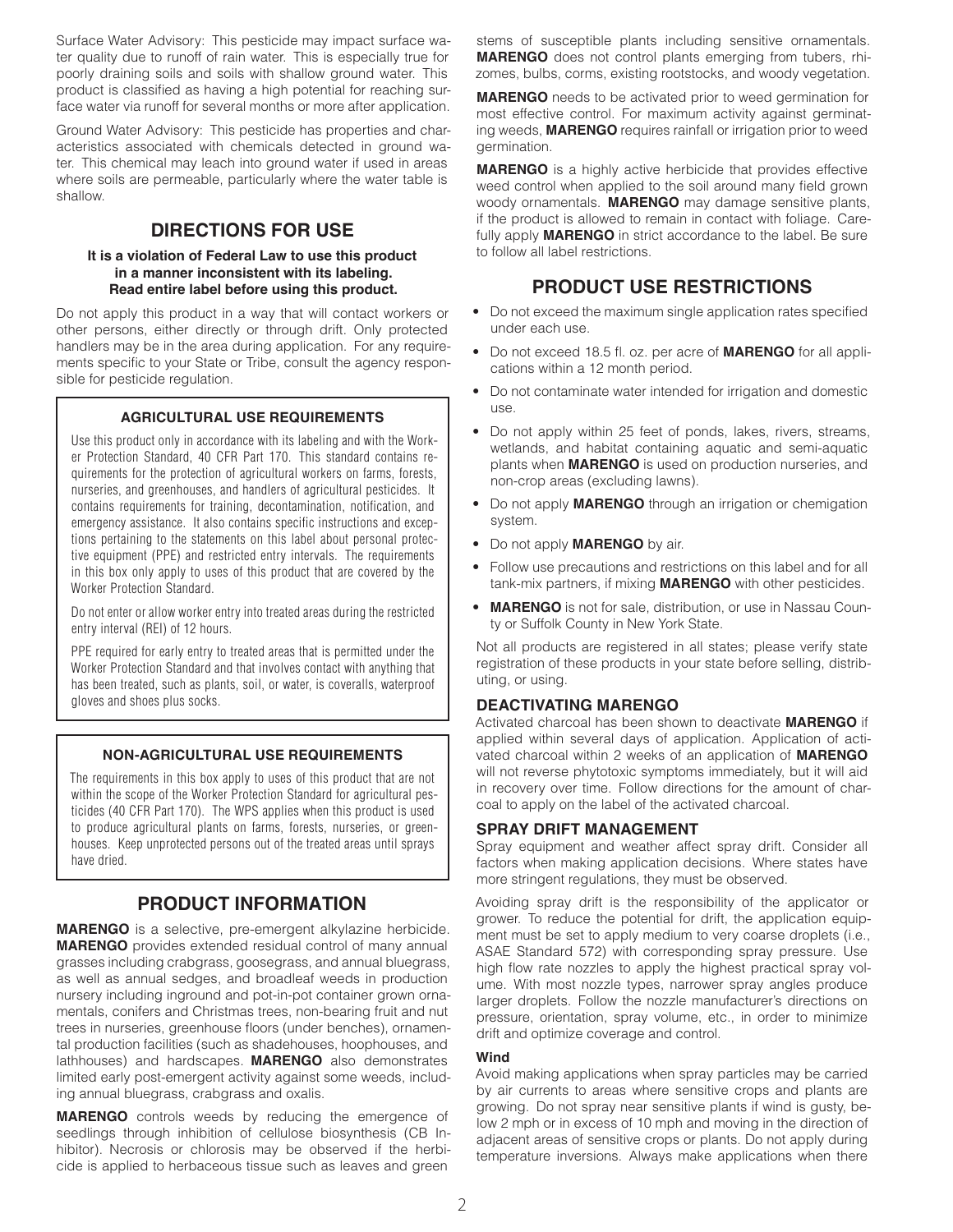is some air movement to determine the direction and distance of possible spray drift.

Local terrain may influence wind patterns; the applicator should be familiar with local conditions and understand how they may impact spray drift. Boom or nozzle shielding can reduce the effects of wind or air currents on drift. Verify that the shields do not interfere with uniform deposition of product prior to application.

#### **Temperature Inversion**

A surface temperature inversion (i.e., increasing temperature with increasing altitude) greatly increases the potential for drift. Avoid application when conditions are favorable to inversion. Presence of ground fog is a good indicator of a surface temperature inversion.

#### **Sensitive Areas**

Sensitive areas to **MARENGO** are defined as bodies of water (ponds, lakes, rivers, and streams), wetlands, habitats for endangered species, and non-labeled agricultural crop areas. Applicators must take all precautions necessary to keep spray drift from reaching sensitive areas.

#### **Spray Drift Management (Ornamentals)**

Apply **MARENGO** to dormant (prior to bud break) or actively growing plants. In either case, the spray must be directed at the base of the plant or away from the plant. Do not allow **MAREN-GO** to come in contact with the foliage, as some leaf malformations or discoloration may occur. Minimize contact with above ground stems.

#### **Spray Drift Management (Conifers/Christmas Trees)**

For Christmas trees and conifers, direct the spray to the base of the trees with a band or with a broadcast application. Do not allow **MARENGO** to come into contact with the foliage.

#### **APPLICATION INFORMATION**

Apply **MARENGO** with a properly calibrated sprayer according to the manufacturer's directions and check periodically to be certain that the equipment is working properly prior to each use. Uniform application is essential for satisfactory weed control. Avoid skips for the best weed control.

#### **Application Volume**

Apply **MARENGO** in a minimum of 10 gallons of water per acre (1 quart of water per 1,000 sq. ft.) and ensure adequate coverage for optimum weed control.

#### **IRRIGATION AND WATERING AFTER APPLICATION**

**MARENGO** will provide residual weed control when adequate moisture is present and the application is followed by rain or irrigation (0.125 to 0.25 inches) within 21 days and prior to weed seed germination. Do not create conditions that cause visible run-off of irrigation water. Adequate rainfall following an application will negate the need for irrigation.

# **MIXING AND COMPATIBILITY**

## **Mixing Instructions**

**MARENGO** should be added to the tank and agitated, prior to introduction of another pesticide. Mix the amount of **MARENGO** needed for immediate application needs. Settling can occur if the spray mixture is allowed to sit over an extended period of time. **MARENGO** is stable in spray solution for up to 48 hours after mixing. Re-agitate the spray solution before application.

#### **Compatibility Testing With Other Pesticides**

**MARENGO** is generally compatible with many pesticides and liquid fertilizers. A compatibility test should be conducted with any potential tank-mix partner with **MARENGO**. Using a clear container, conduct the test as described below:

- 1. Fill the container three-quarters full with water.
- 2. Add the products to be tank-mixed in the following order: (a) wettable powders (b) dry flowable, (c) aqueous suspensions,

(d) **MARENGO**\*, (e) liquids, (f) solutions and emulsifiable liquid concentrates, (g) micronutrients and liquid fertilizers.

- 3. Shake or stir after each addition to mix thoroughly.
- 4. After adding all ingredients, let the mixture stand for 15 minutes and look for separation, large flakes, precipitates, gels, and heavy oily film or other signs of incompatibility.
- 5. If the compatibility test shows signs of incompatibility, do not tank-mix the product tested with **MARENGO**.

#### **\*Note that a labeled spray rate for MARENGO should be used in any compatibility test. Dilute from a concentrated suspension, or sample from a properly diluted spray solution.**

#### **SPRAYER CLEANUP PROCEDURE**

Spray equipment used to apply **MARENGO must be cleaned prior to use on sensitive ornamentals, or injury may result**. Before and after using **MARENGO**, triple rinse all mixing and spray equipment, including tanks, pumps, lines, filters, screens, and nozzles with a good quality tank cleaner on an approved rinse pad. Proper PPE must be worn while cleaning. Follow the directions below.

For each rinse cycle, complete the following:

- Completely drain the spray and mixing tanks.
- Rinse the spray tank inside and outside including all lines and screens. A rotating cleaning nozzle may be beneficial to dislodge any product from the sides of the tank.
- Fill the tank with water and cleaner.
- Circulate solution to ensure that the pumps, valves, and all lines are flushed.
- Remove and clean all filters, screens, and nozzles.
- Drain all cleaning solution and then rinse once more with clean water.
- Visually inspect the filters, screens, and tank walls to ensure that no product remains.
- Dispose of rinsate in an approved way.

#### **RESISTANCE MANAGEMENT**

**MARENGO** controls weeds by inhibiting cellulose biosynthesis. Cellulose is a component in the formation of plant cell walls. **MARENGO** is classified as a Group 29 herbicide. No known resistance to **MARENGO** exists, and there are no known instances of cross-resistance between **MARENGO** and other classes of herbicides or other modes of action. Performance of **MARENGO** is not affected by the presence of biotypes resistant to glyphosate, triazines, ALS inhibitors, mitotic inhibitors, growth regulators, or herbicides with other modes of action. Prolonged use of any herbicide with the same mode of action may lead to selection of resistant weed populations and a reduction in efficacy. Rotation of herbicides with an alternate mode of action can help prevent the development and spread of resistant weed populations. If resistance to **MARENGO** is suspected, use a herbicide with an alternate mode of action. The decision to use a particular herbicide should always be based on an IPM program and involve consideration of all cultural practices and other pesticides in use.

# **Weeds Controlled or Suppressed by MARENGO\*\*** *continued* **Broadleaf Weeds** American black nightshade *Solanum americanum* American burnweed (Fireweed) *Erechtites hieraciifolia* Bittercress *Cardamine* sp. Black medic\* *Medicago lupulina* Buckwheat, wild *Polygonum convolvulus*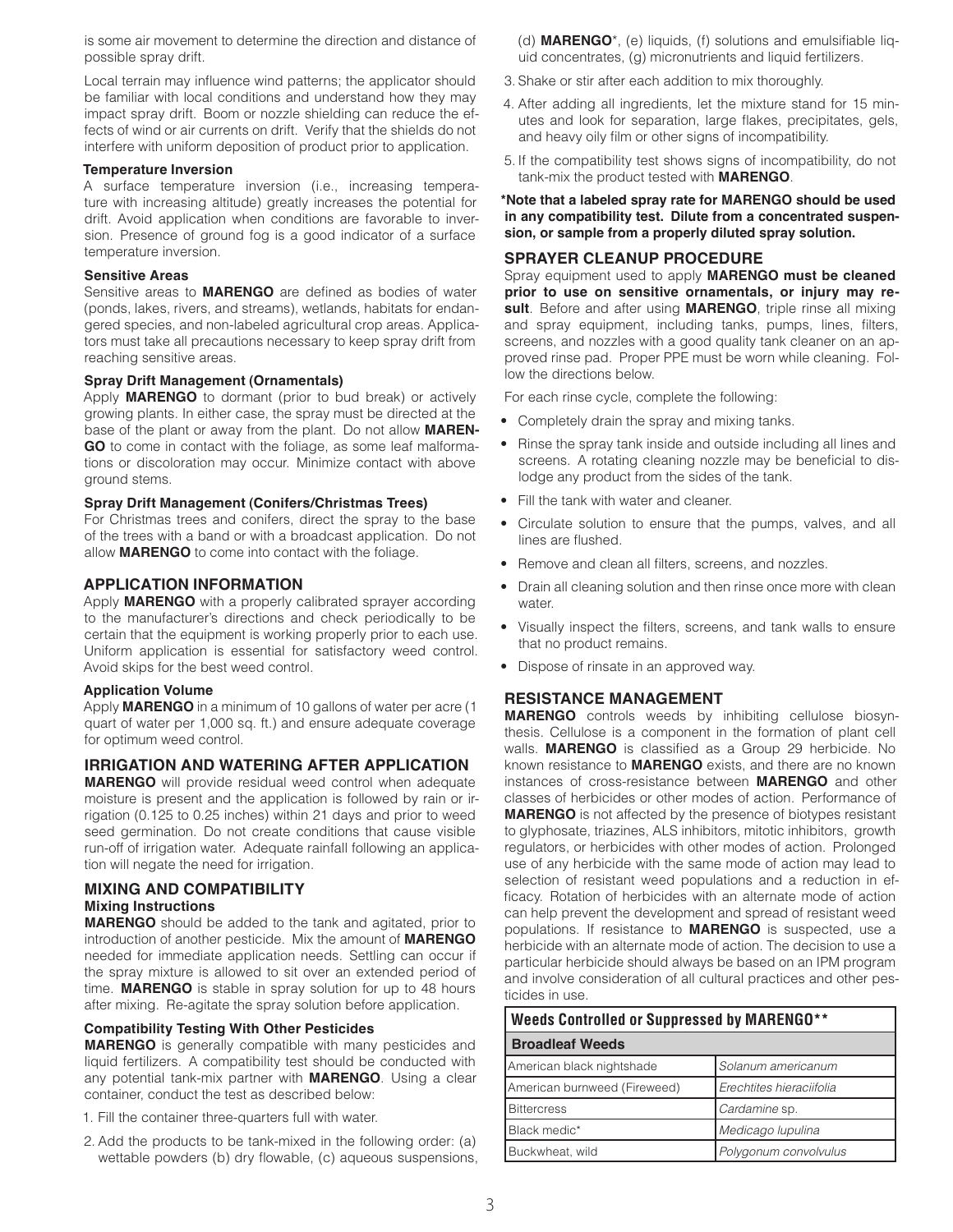| <b>Broadleaf Weeds</b><br>California burclover<br>Medicago polymorpha<br>Canada thistle, common<br>Circium arvense<br>Chickweed, common<br>Stellaria media<br>Chickweed, mouse-ear<br>Cerastium vulgatum<br>Clover, white<br>Trifolium repens<br>Veronica arvensis<br>Corn speedwell<br>Cudweed, linear-leaf/purple<br>Gnaphalium purpureum<br>Curly dock<br>Rumex crispus<br>Dandelion, cat's ear<br>Hypochoeris radicata<br>Taraxacum officinale<br>Dandelion, common<br>Eclipta<br>Eclipta alba<br>Oenothera biennis<br>Evening primrose, common<br>Oenothera laciniata<br>Evening primrose, cutleaf<br>False chamomile*<br>Matricaria maritima<br>Erodium cicutarium<br>Filaree, redstem<br>Richardia scabra<br>Florida pusley<br>Groundsel, common<br>Senecio vulgaris<br>Hairy fleabane<br>Erigeron bonariensis<br>Hairy nightshade<br>Solanum sarrachoides<br>Henbit<br>Lamium amplexicaule<br>Horseweed/Marestail<br>Conyza canadensis<br>Kochia<br>Kochia scoparia<br>Chenopodium album<br>Lambsquarters, common<br>Soliva sessilis<br>Lawn burweed<br>Little mallow<br>Malva parviflora<br>London rocket*<br>Sisymbrium irio<br>Phyllanthus tenellus<br>Longstalked phyllanthus<br>Mustard, black*<br>Brassica nigra<br>Mustard, wild<br>Sinapis arvensis<br>Parthenium<br>Parthenium hysterophorus<br>Amaranthus blitoides<br>Pigweed, prostrate<br>Pigweed, redroot<br>Amaranthus retroflexus<br>Plantain, buckhorn<br>Plantago lanceolata<br>Plantain, paleseed<br>Plantago virginica<br>Prostrate knotweed<br>Polygonum aviculare<br>Prostrate spurge<br>Euphorbia maculate<br>Puncturevine<br>Tribulus terrestris<br>Portulaca oleracea<br>Purslane, common<br>Ragweed, common*<br>Ambrosia artimisiifolia<br>Redmaids<br>Calandrinia spp.<br>Sesbania, hemp*<br>Sesbania exaltata<br>Shepherd's-purse<br>Capsella bursa-pastoris<br>Sida, prickly/teaweed*<br>Sida spinosa<br>Southern brassbuttons*<br>Cotula australis<br>Sowthistle, annual<br>Sonchus oleraceus<br>Euphorbia maculate<br>Spurge, spotted<br>Helianthus annuus<br>Sunflower*, common<br>Swinecress<br>Coronopus didymus<br>Emilia sonchifolia<br>Tassel flower<br>Tropic ageratum<br>Ageratum conyzoides | Weeds Controlled or Suppressed by MARENGO** continued |                      |  |
|---------------------------------------------------------------------------------------------------------------------------------------------------------------------------------------------------------------------------------------------------------------------------------------------------------------------------------------------------------------------------------------------------------------------------------------------------------------------------------------------------------------------------------------------------------------------------------------------------------------------------------------------------------------------------------------------------------------------------------------------------------------------------------------------------------------------------------------------------------------------------------------------------------------------------------------------------------------------------------------------------------------------------------------------------------------------------------------------------------------------------------------------------------------------------------------------------------------------------------------------------------------------------------------------------------------------------------------------------------------------------------------------------------------------------------------------------------------------------------------------------------------------------------------------------------------------------------------------------------------------------------------------------------------------------------------------------------------------------------------------------------------------------------------------------------------------------------------------------------------------------------------------------------------------------------------------------------------------------------------------------------------------------------------------------------------------------------------------------------------------------------------------------------------------------------------------|-------------------------------------------------------|----------------------|--|
|                                                                                                                                                                                                                                                                                                                                                                                                                                                                                                                                                                                                                                                                                                                                                                                                                                                                                                                                                                                                                                                                                                                                                                                                                                                                                                                                                                                                                                                                                                                                                                                                                                                                                                                                                                                                                                                                                                                                                                                                                                                                                                                                                                                             |                                                       |                      |  |
|                                                                                                                                                                                                                                                                                                                                                                                                                                                                                                                                                                                                                                                                                                                                                                                                                                                                                                                                                                                                                                                                                                                                                                                                                                                                                                                                                                                                                                                                                                                                                                                                                                                                                                                                                                                                                                                                                                                                                                                                                                                                                                                                                                                             |                                                       |                      |  |
|                                                                                                                                                                                                                                                                                                                                                                                                                                                                                                                                                                                                                                                                                                                                                                                                                                                                                                                                                                                                                                                                                                                                                                                                                                                                                                                                                                                                                                                                                                                                                                                                                                                                                                                                                                                                                                                                                                                                                                                                                                                                                                                                                                                             |                                                       |                      |  |
|                                                                                                                                                                                                                                                                                                                                                                                                                                                                                                                                                                                                                                                                                                                                                                                                                                                                                                                                                                                                                                                                                                                                                                                                                                                                                                                                                                                                                                                                                                                                                                                                                                                                                                                                                                                                                                                                                                                                                                                                                                                                                                                                                                                             |                                                       |                      |  |
|                                                                                                                                                                                                                                                                                                                                                                                                                                                                                                                                                                                                                                                                                                                                                                                                                                                                                                                                                                                                                                                                                                                                                                                                                                                                                                                                                                                                                                                                                                                                                                                                                                                                                                                                                                                                                                                                                                                                                                                                                                                                                                                                                                                             |                                                       |                      |  |
|                                                                                                                                                                                                                                                                                                                                                                                                                                                                                                                                                                                                                                                                                                                                                                                                                                                                                                                                                                                                                                                                                                                                                                                                                                                                                                                                                                                                                                                                                                                                                                                                                                                                                                                                                                                                                                                                                                                                                                                                                                                                                                                                                                                             |                                                       |                      |  |
|                                                                                                                                                                                                                                                                                                                                                                                                                                                                                                                                                                                                                                                                                                                                                                                                                                                                                                                                                                                                                                                                                                                                                                                                                                                                                                                                                                                                                                                                                                                                                                                                                                                                                                                                                                                                                                                                                                                                                                                                                                                                                                                                                                                             |                                                       |                      |  |
|                                                                                                                                                                                                                                                                                                                                                                                                                                                                                                                                                                                                                                                                                                                                                                                                                                                                                                                                                                                                                                                                                                                                                                                                                                                                                                                                                                                                                                                                                                                                                                                                                                                                                                                                                                                                                                                                                                                                                                                                                                                                                                                                                                                             |                                                       |                      |  |
|                                                                                                                                                                                                                                                                                                                                                                                                                                                                                                                                                                                                                                                                                                                                                                                                                                                                                                                                                                                                                                                                                                                                                                                                                                                                                                                                                                                                                                                                                                                                                                                                                                                                                                                                                                                                                                                                                                                                                                                                                                                                                                                                                                                             |                                                       |                      |  |
|                                                                                                                                                                                                                                                                                                                                                                                                                                                                                                                                                                                                                                                                                                                                                                                                                                                                                                                                                                                                                                                                                                                                                                                                                                                                                                                                                                                                                                                                                                                                                                                                                                                                                                                                                                                                                                                                                                                                                                                                                                                                                                                                                                                             |                                                       |                      |  |
|                                                                                                                                                                                                                                                                                                                                                                                                                                                                                                                                                                                                                                                                                                                                                                                                                                                                                                                                                                                                                                                                                                                                                                                                                                                                                                                                                                                                                                                                                                                                                                                                                                                                                                                                                                                                                                                                                                                                                                                                                                                                                                                                                                                             |                                                       |                      |  |
|                                                                                                                                                                                                                                                                                                                                                                                                                                                                                                                                                                                                                                                                                                                                                                                                                                                                                                                                                                                                                                                                                                                                                                                                                                                                                                                                                                                                                                                                                                                                                                                                                                                                                                                                                                                                                                                                                                                                                                                                                                                                                                                                                                                             |                                                       |                      |  |
|                                                                                                                                                                                                                                                                                                                                                                                                                                                                                                                                                                                                                                                                                                                                                                                                                                                                                                                                                                                                                                                                                                                                                                                                                                                                                                                                                                                                                                                                                                                                                                                                                                                                                                                                                                                                                                                                                                                                                                                                                                                                                                                                                                                             |                                                       |                      |  |
|                                                                                                                                                                                                                                                                                                                                                                                                                                                                                                                                                                                                                                                                                                                                                                                                                                                                                                                                                                                                                                                                                                                                                                                                                                                                                                                                                                                                                                                                                                                                                                                                                                                                                                                                                                                                                                                                                                                                                                                                                                                                                                                                                                                             |                                                       |                      |  |
|                                                                                                                                                                                                                                                                                                                                                                                                                                                                                                                                                                                                                                                                                                                                                                                                                                                                                                                                                                                                                                                                                                                                                                                                                                                                                                                                                                                                                                                                                                                                                                                                                                                                                                                                                                                                                                                                                                                                                                                                                                                                                                                                                                                             |                                                       |                      |  |
|                                                                                                                                                                                                                                                                                                                                                                                                                                                                                                                                                                                                                                                                                                                                                                                                                                                                                                                                                                                                                                                                                                                                                                                                                                                                                                                                                                                                                                                                                                                                                                                                                                                                                                                                                                                                                                                                                                                                                                                                                                                                                                                                                                                             |                                                       |                      |  |
|                                                                                                                                                                                                                                                                                                                                                                                                                                                                                                                                                                                                                                                                                                                                                                                                                                                                                                                                                                                                                                                                                                                                                                                                                                                                                                                                                                                                                                                                                                                                                                                                                                                                                                                                                                                                                                                                                                                                                                                                                                                                                                                                                                                             |                                                       |                      |  |
|                                                                                                                                                                                                                                                                                                                                                                                                                                                                                                                                                                                                                                                                                                                                                                                                                                                                                                                                                                                                                                                                                                                                                                                                                                                                                                                                                                                                                                                                                                                                                                                                                                                                                                                                                                                                                                                                                                                                                                                                                                                                                                                                                                                             |                                                       |                      |  |
|                                                                                                                                                                                                                                                                                                                                                                                                                                                                                                                                                                                                                                                                                                                                                                                                                                                                                                                                                                                                                                                                                                                                                                                                                                                                                                                                                                                                                                                                                                                                                                                                                                                                                                                                                                                                                                                                                                                                                                                                                                                                                                                                                                                             |                                                       |                      |  |
|                                                                                                                                                                                                                                                                                                                                                                                                                                                                                                                                                                                                                                                                                                                                                                                                                                                                                                                                                                                                                                                                                                                                                                                                                                                                                                                                                                                                                                                                                                                                                                                                                                                                                                                                                                                                                                                                                                                                                                                                                                                                                                                                                                                             |                                                       |                      |  |
|                                                                                                                                                                                                                                                                                                                                                                                                                                                                                                                                                                                                                                                                                                                                                                                                                                                                                                                                                                                                                                                                                                                                                                                                                                                                                                                                                                                                                                                                                                                                                                                                                                                                                                                                                                                                                                                                                                                                                                                                                                                                                                                                                                                             |                                                       |                      |  |
|                                                                                                                                                                                                                                                                                                                                                                                                                                                                                                                                                                                                                                                                                                                                                                                                                                                                                                                                                                                                                                                                                                                                                                                                                                                                                                                                                                                                                                                                                                                                                                                                                                                                                                                                                                                                                                                                                                                                                                                                                                                                                                                                                                                             |                                                       |                      |  |
|                                                                                                                                                                                                                                                                                                                                                                                                                                                                                                                                                                                                                                                                                                                                                                                                                                                                                                                                                                                                                                                                                                                                                                                                                                                                                                                                                                                                                                                                                                                                                                                                                                                                                                                                                                                                                                                                                                                                                                                                                                                                                                                                                                                             |                                                       |                      |  |
|                                                                                                                                                                                                                                                                                                                                                                                                                                                                                                                                                                                                                                                                                                                                                                                                                                                                                                                                                                                                                                                                                                                                                                                                                                                                                                                                                                                                                                                                                                                                                                                                                                                                                                                                                                                                                                                                                                                                                                                                                                                                                                                                                                                             |                                                       |                      |  |
|                                                                                                                                                                                                                                                                                                                                                                                                                                                                                                                                                                                                                                                                                                                                                                                                                                                                                                                                                                                                                                                                                                                                                                                                                                                                                                                                                                                                                                                                                                                                                                                                                                                                                                                                                                                                                                                                                                                                                                                                                                                                                                                                                                                             |                                                       |                      |  |
|                                                                                                                                                                                                                                                                                                                                                                                                                                                                                                                                                                                                                                                                                                                                                                                                                                                                                                                                                                                                                                                                                                                                                                                                                                                                                                                                                                                                                                                                                                                                                                                                                                                                                                                                                                                                                                                                                                                                                                                                                                                                                                                                                                                             |                                                       |                      |  |
|                                                                                                                                                                                                                                                                                                                                                                                                                                                                                                                                                                                                                                                                                                                                                                                                                                                                                                                                                                                                                                                                                                                                                                                                                                                                                                                                                                                                                                                                                                                                                                                                                                                                                                                                                                                                                                                                                                                                                                                                                                                                                                                                                                                             |                                                       |                      |  |
|                                                                                                                                                                                                                                                                                                                                                                                                                                                                                                                                                                                                                                                                                                                                                                                                                                                                                                                                                                                                                                                                                                                                                                                                                                                                                                                                                                                                                                                                                                                                                                                                                                                                                                                                                                                                                                                                                                                                                                                                                                                                                                                                                                                             |                                                       |                      |  |
|                                                                                                                                                                                                                                                                                                                                                                                                                                                                                                                                                                                                                                                                                                                                                                                                                                                                                                                                                                                                                                                                                                                                                                                                                                                                                                                                                                                                                                                                                                                                                                                                                                                                                                                                                                                                                                                                                                                                                                                                                                                                                                                                                                                             |                                                       |                      |  |
|                                                                                                                                                                                                                                                                                                                                                                                                                                                                                                                                                                                                                                                                                                                                                                                                                                                                                                                                                                                                                                                                                                                                                                                                                                                                                                                                                                                                                                                                                                                                                                                                                                                                                                                                                                                                                                                                                                                                                                                                                                                                                                                                                                                             |                                                       |                      |  |
|                                                                                                                                                                                                                                                                                                                                                                                                                                                                                                                                                                                                                                                                                                                                                                                                                                                                                                                                                                                                                                                                                                                                                                                                                                                                                                                                                                                                                                                                                                                                                                                                                                                                                                                                                                                                                                                                                                                                                                                                                                                                                                                                                                                             |                                                       |                      |  |
|                                                                                                                                                                                                                                                                                                                                                                                                                                                                                                                                                                                                                                                                                                                                                                                                                                                                                                                                                                                                                                                                                                                                                                                                                                                                                                                                                                                                                                                                                                                                                                                                                                                                                                                                                                                                                                                                                                                                                                                                                                                                                                                                                                                             |                                                       |                      |  |
|                                                                                                                                                                                                                                                                                                                                                                                                                                                                                                                                                                                                                                                                                                                                                                                                                                                                                                                                                                                                                                                                                                                                                                                                                                                                                                                                                                                                                                                                                                                                                                                                                                                                                                                                                                                                                                                                                                                                                                                                                                                                                                                                                                                             |                                                       |                      |  |
|                                                                                                                                                                                                                                                                                                                                                                                                                                                                                                                                                                                                                                                                                                                                                                                                                                                                                                                                                                                                                                                                                                                                                                                                                                                                                                                                                                                                                                                                                                                                                                                                                                                                                                                                                                                                                                                                                                                                                                                                                                                                                                                                                                                             |                                                       |                      |  |
|                                                                                                                                                                                                                                                                                                                                                                                                                                                                                                                                                                                                                                                                                                                                                                                                                                                                                                                                                                                                                                                                                                                                                                                                                                                                                                                                                                                                                                                                                                                                                                                                                                                                                                                                                                                                                                                                                                                                                                                                                                                                                                                                                                                             |                                                       |                      |  |
|                                                                                                                                                                                                                                                                                                                                                                                                                                                                                                                                                                                                                                                                                                                                                                                                                                                                                                                                                                                                                                                                                                                                                                                                                                                                                                                                                                                                                                                                                                                                                                                                                                                                                                                                                                                                                                                                                                                                                                                                                                                                                                                                                                                             |                                                       |                      |  |
|                                                                                                                                                                                                                                                                                                                                                                                                                                                                                                                                                                                                                                                                                                                                                                                                                                                                                                                                                                                                                                                                                                                                                                                                                                                                                                                                                                                                                                                                                                                                                                                                                                                                                                                                                                                                                                                                                                                                                                                                                                                                                                                                                                                             |                                                       |                      |  |
|                                                                                                                                                                                                                                                                                                                                                                                                                                                                                                                                                                                                                                                                                                                                                                                                                                                                                                                                                                                                                                                                                                                                                                                                                                                                                                                                                                                                                                                                                                                                                                                                                                                                                                                                                                                                                                                                                                                                                                                                                                                                                                                                                                                             |                                                       |                      |  |
|                                                                                                                                                                                                                                                                                                                                                                                                                                                                                                                                                                                                                                                                                                                                                                                                                                                                                                                                                                                                                                                                                                                                                                                                                                                                                                                                                                                                                                                                                                                                                                                                                                                                                                                                                                                                                                                                                                                                                                                                                                                                                                                                                                                             |                                                       |                      |  |
|                                                                                                                                                                                                                                                                                                                                                                                                                                                                                                                                                                                                                                                                                                                                                                                                                                                                                                                                                                                                                                                                                                                                                                                                                                                                                                                                                                                                                                                                                                                                                                                                                                                                                                                                                                                                                                                                                                                                                                                                                                                                                                                                                                                             |                                                       |                      |  |
|                                                                                                                                                                                                                                                                                                                                                                                                                                                                                                                                                                                                                                                                                                                                                                                                                                                                                                                                                                                                                                                                                                                                                                                                                                                                                                                                                                                                                                                                                                                                                                                                                                                                                                                                                                                                                                                                                                                                                                                                                                                                                                                                                                                             |                                                       |                      |  |
|                                                                                                                                                                                                                                                                                                                                                                                                                                                                                                                                                                                                                                                                                                                                                                                                                                                                                                                                                                                                                                                                                                                                                                                                                                                                                                                                                                                                                                                                                                                                                                                                                                                                                                                                                                                                                                                                                                                                                                                                                                                                                                                                                                                             |                                                       |                      |  |
|                                                                                                                                                                                                                                                                                                                                                                                                                                                                                                                                                                                                                                                                                                                                                                                                                                                                                                                                                                                                                                                                                                                                                                                                                                                                                                                                                                                                                                                                                                                                                                                                                                                                                                                                                                                                                                                                                                                                                                                                                                                                                                                                                                                             |                                                       |                      |  |
|                                                                                                                                                                                                                                                                                                                                                                                                                                                                                                                                                                                                                                                                                                                                                                                                                                                                                                                                                                                                                                                                                                                                                                                                                                                                                                                                                                                                                                                                                                                                                                                                                                                                                                                                                                                                                                                                                                                                                                                                                                                                                                                                                                                             |                                                       |                      |  |
|                                                                                                                                                                                                                                                                                                                                                                                                                                                                                                                                                                                                                                                                                                                                                                                                                                                                                                                                                                                                                                                                                                                                                                                                                                                                                                                                                                                                                                                                                                                                                                                                                                                                                                                                                                                                                                                                                                                                                                                                                                                                                                                                                                                             |                                                       |                      |  |
|                                                                                                                                                                                                                                                                                                                                                                                                                                                                                                                                                                                                                                                                                                                                                                                                                                                                                                                                                                                                                                                                                                                                                                                                                                                                                                                                                                                                                                                                                                                                                                                                                                                                                                                                                                                                                                                                                                                                                                                                                                                                                                                                                                                             |                                                       |                      |  |
|                                                                                                                                                                                                                                                                                                                                                                                                                                                                                                                                                                                                                                                                                                                                                                                                                                                                                                                                                                                                                                                                                                                                                                                                                                                                                                                                                                                                                                                                                                                                                                                                                                                                                                                                                                                                                                                                                                                                                                                                                                                                                                                                                                                             |                                                       |                      |  |
|                                                                                                                                                                                                                                                                                                                                                                                                                                                                                                                                                                                                                                                                                                                                                                                                                                                                                                                                                                                                                                                                                                                                                                                                                                                                                                                                                                                                                                                                                                                                                                                                                                                                                                                                                                                                                                                                                                                                                                                                                                                                                                                                                                                             |                                                       |                      |  |
|                                                                                                                                                                                                                                                                                                                                                                                                                                                                                                                                                                                                                                                                                                                                                                                                                                                                                                                                                                                                                                                                                                                                                                                                                                                                                                                                                                                                                                                                                                                                                                                                                                                                                                                                                                                                                                                                                                                                                                                                                                                                                                                                                                                             |                                                       |                      |  |
|                                                                                                                                                                                                                                                                                                                                                                                                                                                                                                                                                                                                                                                                                                                                                                                                                                                                                                                                                                                                                                                                                                                                                                                                                                                                                                                                                                                                                                                                                                                                                                                                                                                                                                                                                                                                                                                                                                                                                                                                                                                                                                                                                                                             |                                                       |                      |  |
|                                                                                                                                                                                                                                                                                                                                                                                                                                                                                                                                                                                                                                                                                                                                                                                                                                                                                                                                                                                                                                                                                                                                                                                                                                                                                                                                                                                                                                                                                                                                                                                                                                                                                                                                                                                                                                                                                                                                                                                                                                                                                                                                                                                             |                                                       |                      |  |
|                                                                                                                                                                                                                                                                                                                                                                                                                                                                                                                                                                                                                                                                                                                                                                                                                                                                                                                                                                                                                                                                                                                                                                                                                                                                                                                                                                                                                                                                                                                                                                                                                                                                                                                                                                                                                                                                                                                                                                                                                                                                                                                                                                                             | Velvetleaf*                                           | Abutilon theophrasti |  |

| Weeds Controlled or Suppressed by MARENGO** continued |                         |  |
|-------------------------------------------------------|-------------------------|--|
| <b>Broadleaf Weeds</b>                                |                         |  |
| Vetch, purple*                                        | Vicia benghalensis      |  |
| Wild carrot*                                          | Daucus carota           |  |
| Willowherb                                            | Epilobium brachycarpum  |  |
| Woodsorrel, yellow*                                   | Oxalis stricta          |  |
| Woodsorrel/Oxalis*                                    | Oxalis sp.              |  |
| <b>Grasses, Monocots, and Sedges</b>                  |                         |  |
| Annual bluegrass/'Poa'                                | Poa annua               |  |
| Annual kyllinga                                       | Cyperus sesquiflorus    |  |
| Barnyardgrass, common                                 | Echinochloa crus-galli  |  |
| Cheatgrass                                            | <b>Bromus secalinus</b> |  |
| Crabgrass                                             | Digitaria sp.           |  |
| Crabgrass, henry                                      | Digitaria ciliaris      |  |
| Crabgrass, large/hairy                                | Digitaria sanguinalis   |  |
| Crabgrass, smooth                                     | Digitaria ischaemum     |  |
| Doveweed                                              | Murdannia nudiflora     |  |
| Foxtail brome                                         | <b>Bromus rubens</b>    |  |
| Foxtail, giant                                        | Setaria faberi          |  |
| Foxtail, green                                        | Setaria viridis         |  |
| Foxtail, yellow                                       | Pennisetum glaucum      |  |
| Goosegrass                                            | Eleusine indica         |  |
| Guineagrass                                           | Panicum maximum         |  |
| Kyllinga, fraqrant/annual                             | Kyllinga odorata        |  |
| Mouse barley                                          | Hordeum murinum         |  |
| Red brome                                             | <b>Bromus rubens</b>    |  |
| Rice flatsedge                                        | Cyperus iria            |  |
| Ryegrass, italian                                     | Lolium multiflorum      |  |
| Ryegrass, perennial                                   | Lolium perenne          |  |
| Sandbur                                               | Cenchrus longispinus    |  |
| Sedge, annual***                                      | Cyperus spp.            |  |
| Tufted lovegrass                                      | Eragrostis pectinacea   |  |
| Woode cupproceed by <b>MADENCO</b>                    |                         |  |

Weeds suppressed by **MARENGO**.

- Higher labeled rates should be used if weed pressure is historically high or longer residual control is desired (See Use Rates in the **MARENGO** chart). Weed control can also be achieved with multiple applications of **MARENGO**. Do not exceed a total of 18.5 fl. oz. per acre per year with multiple applications.
- MARENGO only controls sedges and annual kyllinga emerging from seed. It does not control perennial sedge emerging from nutlets or perennial forms of kyllinga.

## **ORNAMENTALS, CHRISTMAS TREES AND CONIFER PLANTATIONS**

**MARENGO** may be applied for pre-emergent weed control in production ornamentals in outdoor nurseries, shadehouses, hoophouses, Christmas trees, and conifer plantations. Apply **MARENGO** as a directed spray, prior to weed seed germination to the soil surface around dormant or actively growing ornamentals as listed in the table below. Apply **MARENGO** to established ornamentals. If the grower is uncertain about ornamental establishment after transplanting, wait 2 months before applying **MARENGO**.

#### **USE RESTRICTIONS FOR MARENGO ON PRODUCTION ORNAMENTALS, CHRISTMAS TREES, AND CONIFERS**

• Do not exceed the maximum single application rates specified under each Ornamental use.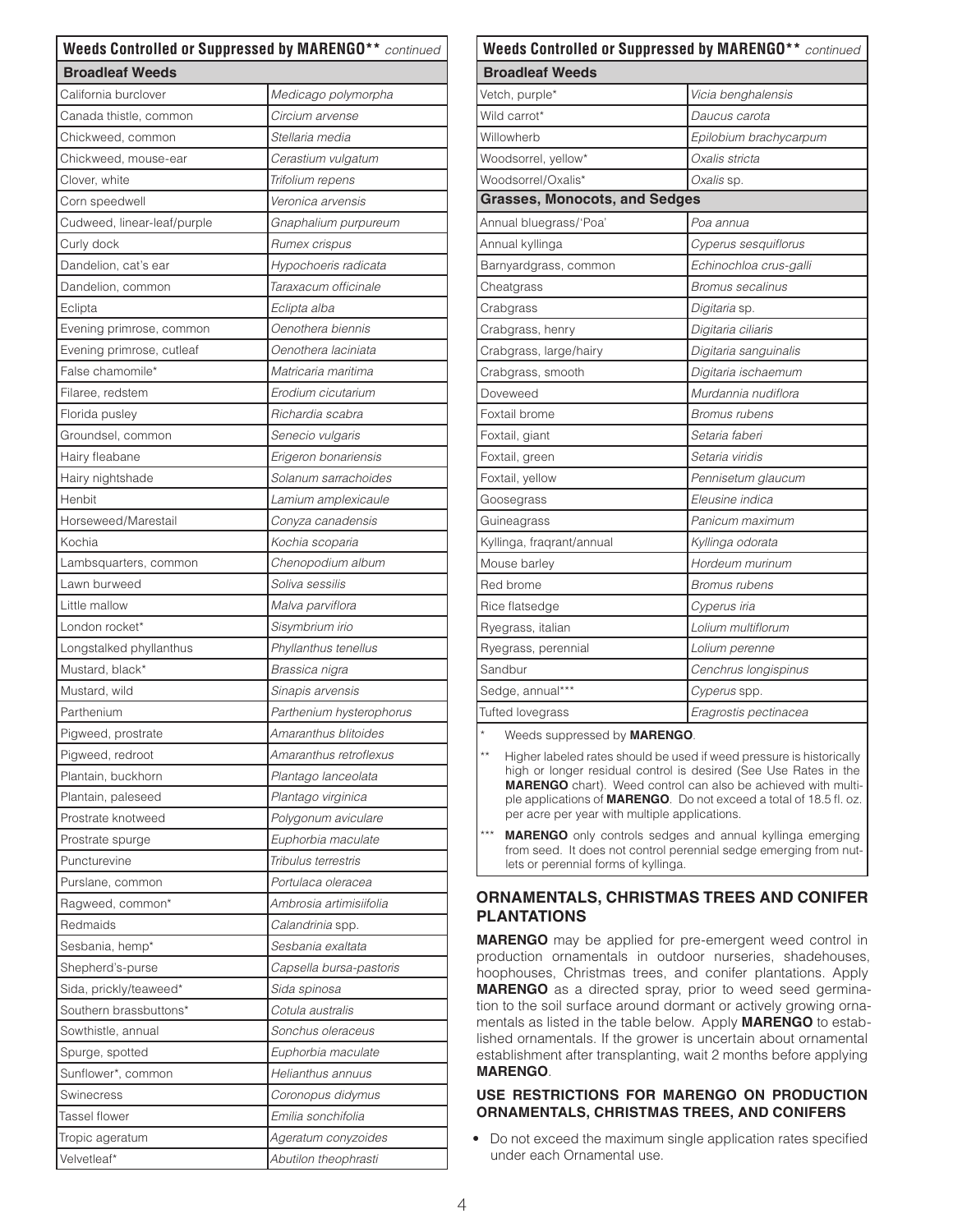- Do not exceed a total of 18.5 fl. oz. of **MARENGO** per acre in a 12 month period.
- Do not allow spray to contact foliage. **MARENGO** may cause localized injury to the foliage, especially young leaf tissue. If the spray should contact the foliage, remove affected foliage or wash off immediately.
- Do not use **MARENGO** around bedding plants (annuals and herbaceous plants not specified, or not listed as tolerant on this label).
- Do not use **MARENGO** around bearing fruit and nut trees.
- Do not use **MARENGO** around non-bearing fruit trees unless they are at least 1 year old (citrus), 5 years old (grape vines) and 3 years old (all others). Non-bearing trees are defined as trees that will not bear fruit until at least 1 year after treatment.
- Do not use **MARENGO** within the dripline of bearing fruit and nut trees.
- Do not mix **MARENGO** into the soil. Cultivating or disturbing the soil surface after application may reduce weed control activity.
- If transplanting mature plants listed as tolerant on this label into soil treated with **MARENGO** within the preceding 12 months, discard existing soil from the planting hole and add new soil around roots to minimize effects on plant establishment.
- Do not use **MARENGO** on ornamentals being grown in a greenhouse.
- Do not use **MARENGO** on nursery seedbeds, rooted cuttings or young plants in liners.
- Do not apply **MARENGO** to ornamentals growing in containers except pot-in-pot ornamentals.
- Do not apply **MARENGO** to ornamental bulbs in production fields.
- Do not apply **MARENGO** to ornamental bulbs in commercial fields after they have emerged.
- Do not apply **MARENGO** to herbaceous perennials (e.g., hosta) after they have emerged.
- Do not apply **MARENGO** over-the-top of ornamentals.
- Do not apply **MARENGO** to budded grafts or graft unions as this could cause plant injury or death.
- Do not apply **MARENGO** by air.

#### **USE OF MARENGO ON ORNAMENTALS IN COARSE AND SANDY SOILS**

Soil conditions can affect the tolerance of ornamentals to **MAREN-GO**. Excessively coarse or sandy soils may allow for downward movement of **MARENGO** into the root zone and cause significant root damage and phytotoxicity. Coarse soils, for example, may include significant quantities of sand, gravel, decomposed granite, and ground cinders. Prior to application of **MARENGO** to these soils, confirm soil texture with a soil test. Ornamentals grown in soil exceeding 80% sand or 20% gravel may be at risk. If **MARENGO** is to be applied in these soils, evaluate tolerance of a few plants of each ornamental in **MARENGO** treated soil for 2-3 months prior to a large scale application.

#### **SYMPTOMS OF MARENGO INJURY ON ORNAMENTALS**

**MARENGO** may injure sensitive ornamentals by damaging roots or leaves. Plant foliage damaged by root absorption will appear stunted, deformed, and may not recover. If **MARENGO** is allowed to contact leaves, leaf symptoms including leaf spot, leaf discoloration, and leaf curl may appear. Symptoms appear within

several days after application. Leaves formed after appearance of symptoms may recover.

Users must assess the severity of any symptoms on cultivars not listed on this label, before proceeding with large-scale applications of **MARENGO**. The user assumes all responsibility for damage on cultivars not listed on this label.

#### **PRODUCTION ORNAMENTAL USES**

**MARENGO** provides up to 8 months of weed control with a single application. The exact length of control depends on many environmental factors as well as the weeds to be controlled and the weed pressure. Apply **MARENGO** as a directed spray to the soil surface only to established (rooted) plants in the soil or in pots and not to newly rooted cuttings/or seedling beds in production nurseries. Do not apply **MARENGO** to newly rooted cuttings/or seedling beds. To avoid root damage, apply **MARENGO** around transplants when the plant is well established and the soil has firmly settled around the root area. Irrigation or rainfall will help to settle the soil and seal surface cracks. Apply **MARENGO** around dormant plants. If applied after dormancy, care should be taken not to contact expanding buds or new leaves. Applications of **MARENGO** should only be made to ornamentals listed on this label. **MARENGO** should be applied to soil free of weeds, debris, and soil clods for optimum efficacy. Herbicidal efficacy may be reduced if soil is disturbed after application.

Application of **MARENGO** to deciduous foliage or green bark may result in unacceptable injury. Apply **MARENGO** to established ornamentals. If the grower is uncertain about ornamental establishment after transplanting, wait 2 months before applying **MARENGO**.

**AMOUNT TO USE:** Apply **MARENGO** as a broadcast, directed spray at 7.5-15.5 fl. oz. of **MARENGO** per acre (0.17-0.36 fl. oz. per 1,000 sq. ft.) around ornamentals in 20-100 gallons of water per acre (0.5-2.3 gallons of water per 1,000 sq. ft.). When applying **MARENGO** with a backpack sprayer, follow all above restrictions.

To activate **MARENGO** for maximum herbicidal benefit, irrigate the area treated with **MARENGO** to move the herbicide into the soil within 21 days after application. With dry soil, use a minimum of 0.25 inches of irrigation water. With soil at or greater than field capacity, reduce the amount of irrigation water. In either case, do not create conditions that cause visible run-off of irrigation water. Adequate rainfall following an application will negate the need for irrigation.

A subsequent application of **MARENGO** can be made within 90 days after the initial application provided that the maximum allowed rate does not exceed 18.5 fl. oz. per acre in a 12 month period.

#### **COMBINATIONS OF MARENGO WITH NON-SELEC-TIVE HERBICIDES AROUND ORNAMENTALS**

Remove existing weed growth before application of **MARENGO** or use a post-emergence herbicide labeled for control. **MAREN-GO** may be used in combination with a non-selective herbicide such as Finale. Avoid contact of spray containing a non-selective herbicide with foliage, stems, green bark, or bare roots of trees, shrubs, or other desirable vegetation, since severe damage may result. If spraying areas adjacent to desirable plants with a non-selective herbicide, use a shield while spraying to help prevent spray from contacting foliage of desirable plants.

Do not apply **MARENGO** to plant types not listed as tolerant on this label. **MARENGO** may be applied to cultivars of listed tolerant plants that are not listed on this label. Prior to large-scale applications, treat a small number of such plants at the desired use rate. Treated plants should then be evaluated 1 to 2 months after application for possible injury and acceptable tolerance.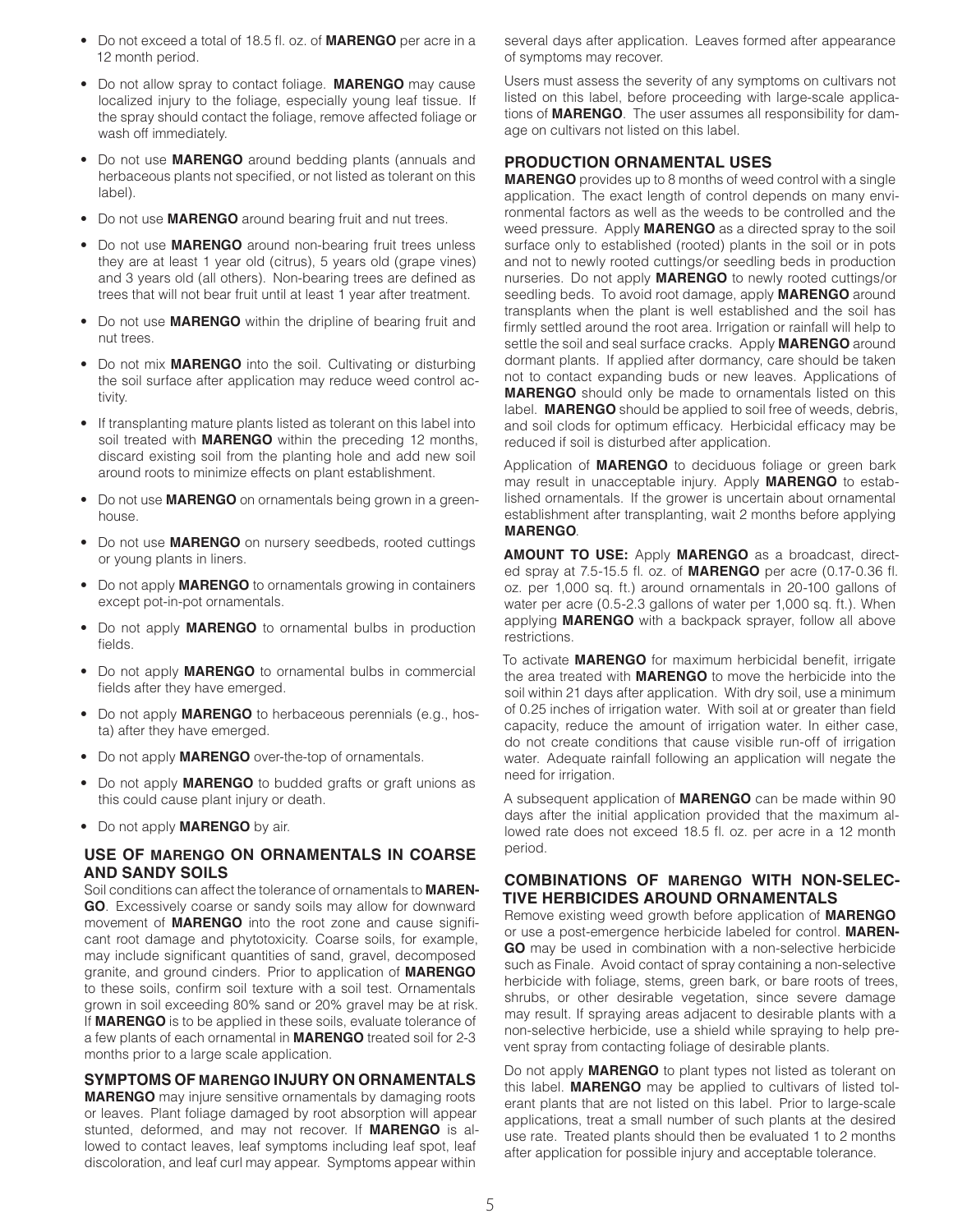**IMPORTANT:** Direct application of **MARENGO** to the soil surface and away from plant foliage and bark. Avoid direct spray contact on plant surfaces, foliage, and green bark or injury may result. Application of **MARENGO** after bud swell may cause injury if herbicide contacts foliage. Avoid application under environmental conditions that favor drift to non-targeted areas. Deep cultivation reduces the effectiveness of **MARENGO** and should be avoided.

## **ORNAMENTALS AND THEIR CULTIVARS TOLERANT TO MARENGO**

Tolerant ornamentals and their cultivars are listed in the following table. Apply as a directed spray around tolerant ornamentals. If a cultivar to be treated is not listed on this label, treat several plants of the cultivar at the single maximum desired use rate and evaluate 1 to 2 months later for possible injury and acceptable tolerance. The user assumes responsibility for application on plants not listed in this table.

## **ORNAMENTALS AND THEIR CULTIVARS TOLERANT TO MARENGO** *continued*

| <b>Common Name</b>    | <b>Scientific Name</b>     | <b>Cultivar</b>          |
|-----------------------|----------------------------|--------------------------|
| Abelia                | Abelia grandiflora         |                          |
| Apple                 | Malus sp.                  | (non-bearing)            |
| Apple                 | Malus domestica            | Haralred (non-bearing)   |
| Arborvitae            | Thuja occidentalis         | Nigra                    |
| Arborvitae            | Thuja occidentalis         | Techny                   |
| Arborvitae            | Thuja occidentalis         | Green Giant              |
| Asparagus Fern        | Asparagus plumosus         |                          |
| Aspen, Quaking        | Populus tremuloides        |                          |
| Azalea                | Rhododendron sp.           | Girard's Rose            |
| Azalea                | Rhododendron sp.           | Fashion                  |
| Azalea                | Rhododendron sp.           | <b>VF 14</b>             |
| Azalea                | Rhododendron sp.           | Golden Torch             |
| Azalea, Encore        | Rhododendron sp.           | Autumn Debutante         |
| <b>Bald Cypress</b>   | Taxodium distichum         |                          |
| Bamboo, Golden        | Phyllostachys aurea        |                          |
| Barberry              | Berberis sp.               |                          |
| <b>Birch</b>          | Betula populifolia         | Whitespire               |
| Birch, River          | Betula nigra               | Heritage                 |
| Birch, River          | Betula nigra               |                          |
| <b>Black Tupelo</b>   | Nyssa sylvatica            | Wild Fire                |
| Bluebird              | Caryopteris x clandonensis | Dark Knight              |
| Boxwood               | <b>Buxus microphylla</b>   | Green Beauty             |
| Boxwood               | <b>Buxus microphylla</b>   | Chicagoland Green        |
| Boxwood               | <b>Buxus microphylla</b>   | <b>Baby Gem</b>          |
| Boxwood               | Buxus microphylla          | Wintergreen              |
| <b>Butterfly Bush</b> | <b>Buddleia</b>            | Nanho Blue               |
| Camellia              | Camellia japonica          | Margaret Heathcliff Pink |
| Camellia              | Camellia sasangua          | Cleopatra Pink           |
| Catalpa, Southern     | Catalpa bignoniaceae       |                          |
| Cedar. Atlantic white | Chamaecyparis sp.          |                          |
| Cedar, Eastern Red    | Juniperus virginiana       |                          |
| Cedar, Japanese       | Cryptomeria japonica       | <b>Black Dragon</b>      |
| Cedar, Japanese       | Cryptomeria japonica       | <b>Burkii</b>            |
| Cedar, Japanese       | Cryptomeria japonica       | Yoshino                  |
| Cherry, American Plum | Prunus americana           |                          |

## **ORNAMENTALS AND THEIR CULTIVARS TOLERANT TO MARENGO** *continued*

| <b>Common Name</b>               | <b>Scientific Name</b>         | <b>Cultivar</b>      |
|----------------------------------|--------------------------------|----------------------|
| Cherry, Okame                    | Prunus x incamp                |                      |
| Cherry                           | Prunus serrulata               | Kwanzan              |
| Cherry, Purple Leaf Sand         | Prunus cistena                 |                      |
| Cherry, Sargent                  | Prunus sargentii               | Spring Wonder        |
| Cherry, Yoshino                  | Prunus x yedoensis             | Yoshino              |
| Chokeberry                       | Aronia sp.                     |                      |
| Cotoneaster                      | Cotoneaster dammeri            | <b>Coral Beauty</b>  |
| Cottonwood                       | Populus deltoides              | Sioux                |
| Crabapple                        | Malus x 'Harvest Gold'         |                      |
| Crabapple                        | Malus x 'Snowdrift'            |                      |
| Crabapple                        | Malus coronaria                |                      |
| Crape Myrtle                     | Lagerstroemia indica x fauriei |                      |
| Crape Myrtle                     | Lagerstroemia x 'Miami'        |                      |
| Crape Myrtle                     | Lagerstroemia indica x fauriei | Tuscarora            |
| Cypress, false                   | Chamaecyparis sp.              | Gold Mops            |
| Cypress, Mediterranean           | Cupressus sempervirens         |                      |
| Cypress, Leyland                 | Cupressus x leylandii          |                      |
| Daphne                           | Daphne caucasica               | Summer Ice           |
| Dawn Redwood                     | Metasequoia glyptostroboides   |                      |
| Day-lily (before unfurling)      | Hemerocallis sp.               | <b>Green Flutter</b> |
| Day-lily (before unfurling)      | Hemerocallis sp.               | Stella d'Oro         |
| Dogwood, Kousa                   | Cornus kousa                   | Kousa                |
| Elm, American                    | Ulmus americana                |                      |
| Elm, Bosque                      | Ulmus parvifolia               |                      |
| Eucalyptus, Silver Dollar<br>Gum | Eucalyptus polyanthemos        |                      |
| Euonymus                         | Euonymus alatus                | Compacta             |
| Fir                              | Abies fraseri                  |                      |
| Florida Pipestem                 | Leucothoe populifolia          |                      |
| Forsythia                        | Forsythia                      | Lynwood              |
| Forsythia                        | Forsythia sp.                  | Golden Bells         |
| Fragrant tea olive               | Osmanthus fragrans             |                      |
| Gardenia                         | Gardenia radicans              | Radicans             |
| Gardenia                         | Gardenia jasminoides           | <b>Mystery</b>       |
| Gardenia                         | Gardenia jasminoides           | Frostproof           |
| Gaura                            | Gaura lindheimeri              | Pink Fountain        |
| Gold-Dust Plant                  | Aucuba japonica                | Gold Dust            |
| Green Ash                        | Fraxinus pennsylvanica         |                      |
| Green Ash                        | Fraxinus pennsylvanica         | Georgia Gem          |
| Hawthorn, Thornless              | Crataegus crus-galli           | Inermis              |
| Hibiscus, Chinese                | Hibiscus rosa-sinensis         | San Diego Red        |
| Holly                            | llex x aquip                   |                      |
| Holly                            | Ilex x attenuata               | East Palatka         |
| Holly, Chinese                   | llex cornuta                   | Needlepoint          |
| Holly, Foster                    | Ilex x attenuata               | Fosteri              |
| Holly, Gallberry                 | llex glabra                    | Densa                |
| Holly, Meservae                  | llex meservae                  | <b>Blue Princess</b> |
| Holly, Nellie R. Stevens         | llex                           | Nellie R. Stevens    |
| Holly, American                  | llex opaca                     |                      |
| Holly                            | llex verticillata              | Jim Dandy            |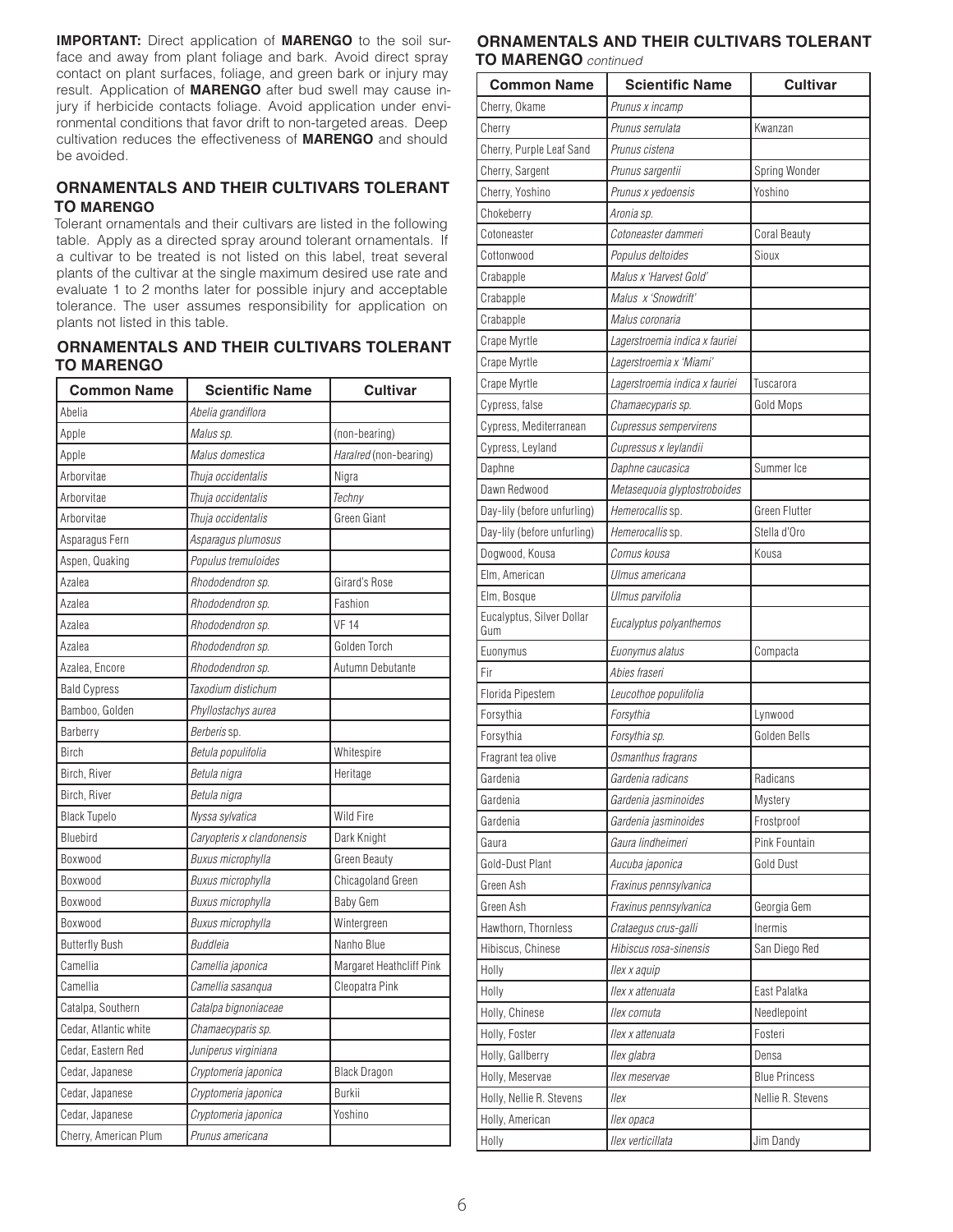## **ORNAMENTALS AND THEIR CULTIVARS TOLERANT TO MARENGO** *continued*

| <b>Common Name</b>    | <b>Scientific Name</b>                      | <b>Cultivar</b>             |
|-----------------------|---------------------------------------------|-----------------------------|
| Holly                 | llex verticillata                           | <b>Red Sprite</b>           |
| Holly, Japanese       | llex crenata                                | Sky Pencil                  |
| Honeylocust           | Gleditsia tricanthos                        | Sunburst                    |
| Honeylocust           | Gleditsia tricanthos                        | Skyline                     |
| Indian Hawthorn       | Raphiolepsis indica                         | Pink Lady                   |
| Japanese Cleyera      | Ternstromia gymnanthera                     |                             |
| Japanese Mock-orange  | Pittosporum tobira                          | Variegata                   |
| Juniper, Bar Harbour  | Juniperus horizontalis                      | Bar Harbour                 |
| Juniper, Blue Pacific | Juniperus conferta                          | <b>Blue Pacific</b>         |
| Juniper, Blue Rug     | Juniperus horizontalis                      | <b>Blue Rug</b>             |
| Juniper, Brodie       | Juniperus virginiana                        |                             |
| Juniper, Spartan      | Juniperus chinensis                         | Spartan                     |
| Lilac                 | Syringa x 'Penda'                           | Bloomerang                  |
| London Plane Tree     | Plantanus acerifolia                        |                             |
| Loropetalum           | Loropetalum chinensis                       | Burgundy                    |
| Loropetalum           | Loropetalum chinensis                       | Ruby                        |
| Magnolia              | Magnolia grandiflora                        | Bracken Brown Beauty        |
| Magnolia              | Magnolia grandiflora                        | Little Gem                  |
| Magnolia, Jane        | Magnolia liliflora 'Nigra' x M.<br>stellata | Rosea                       |
| Maple, Autumn Blaze   | Acer freemanii                              | Jeffersred                  |
| Maple, Red            | Acer rubrum                                 |                             |
| Maple, Red            | Acer rubrum                                 | <b>Red Sunset</b>           |
| Maple, Red            | Acer rubrum                                 | October Glory               |
| Maple, Sugar          | Acer saccharum                              |                             |
| Maple, Sugar          | Acer saccharum                              | Commemoration               |
| Nandina               | Nandina domestica                           | Firepower                   |
| Oak, Southern Live    | Quercus virginiana                          |                             |
| Oak, Cathedral Live   | Quercus virginiana                          | <b>SDLN</b>                 |
| Oak, Northern Red     | Quercus rubra                               |                             |
| Oak. Nuttal           | Quercus nuttallii                           |                             |
| Oak, Shumard          | Quercus shumardii                           |                             |
| Ohio Buckeye          | Aesculus glabra                             |                             |
| Palm, Areca           | Dypsis lutescens                            |                             |
| Pear, Callery         | Pyrus calleryana                            | Chanticleer                 |
| Pear, Callery         | Pyrus calleryana                            | <b>Bradford</b>             |
| Pieris                | Pieris japonica                             | Shojo                       |
| Pine, Canary Island   | Pinus canariensis                           |                             |
| Pine, Eastern White   | Pinus strobus                               |                             |
| Pine, Scotch          | Pinus sylvestrus                            |                             |
| Pistache, Texas       | Pistacia texana                             |                             |
| Plum, Crimson Pointe  | Prunus x cerasifera                         | Cipriozam                   |
| Podocarpus            | Podocarpus macrophyllus                     |                             |
| Privet                | Ligustrum sp.                               |                             |
| Redbud, Eastern       | Cercis canadensis                           | <b>MN Strain</b>            |
| Redbud                | Cercis reniformis                           | Oklahoma                    |
| Rhododendron          | Rhododendron x crete                        |                             |
| Rose                  | Rosa wichurana                              | Dr. Huey                    |
| Rose                  | Rosa sp.                                    | Pink Knock Out <sup>®</sup> |
| Rose                  | Rosa sp.                                    | Knock Out®                  |
| Rose, Virginia        | Rosa virginiana                             |                             |
|                       |                                             |                             |

## **ORNAMENTALS AND THEIR CULTIVARS TOLERANT TO MARENGO** *continued*

| <b>Common Name</b>   | <b>Scientific Name</b>   | <b>Cultivar</b> |
|----------------------|--------------------------|-----------------|
| Rose of Sharon       | Hibiscus syriacus        | Pink Heart      |
| Rose of Sharon       | Hibiscus syriacus        | Boule de Feu    |
| Russian Sage         | Perovskia atriplicifolia |                 |
| Skip Laurel          | Prunus laurocerasis      |                 |
| Snowberry, common    | Smyphoricarpos albus     |                 |
| Spicebush            | Lindera benzoin          |                 |
| Spruce, Blackhills   | Picea glauca             |                 |
| Spruce, Norway       | Picea abies              |                 |
| Tamarisk             | Tamarix ramosissima      | Pink Cascade    |
| Taxus (Yew)          | Taxus cuspidata          | Capitada        |
| Thin-fruit Sedge     | Carex flaccosperma       |                 |
| Viburnum, Burkwood   | Viburnum x burkwoodii    |                 |
| Viburnum             | Viburnum lantana         | Mohican         |
| Viburnum, popcorn    | Viburnum plicatum        | Popcorn         |
| Wax myrtle, southern | Myrica cerifera          |                 |
| Weigelia, variegated | Weigelia variegate       |                 |

## **Do not use MARENGO on any of these plants, as injury will occur.**

| <b>Common Name</b>        | <b>Scientific Name</b>   |
|---------------------------|--------------------------|
| <b>Blue Fescue Grass</b>  | Festuca glauca           |
| Columbine                 | Aquilegia canadensis     |
| Coneflower                | Echinacea purpurea       |
| Croton                    | Codiaeum variegatum      |
| Dianthus                  | Dianthus sp.             |
| Euonymus, Japanese        | Euonymus japonicus       |
| Fountain Grass            | Pennisetum alopecuroides |
| Fountain Grass, purple    | Pennisetum setaceum      |
| Golden Dewdrops           | Duranta erecta           |
| Hydrangea                 | Hydrangea macrophylla    |
| Ixora                     | Ixora coccinea           |
| Lavender, Munstead        | Lavandula angustifolia   |
| Lilyturf                  | Liriope sp.              |
| Mint                      | Mentha sp.               |
| Mondo Grass               | Ophiopogon japonicus     |
| Muhlygrass                | Muhlenbergia capillaries |
| Plumbago                  | Plumbago spp.            |
| Sage                      | Salvia spp.              |
| Sweet Viburnum            | Viburnum odoratissimum   |
| Tickseed, Dwarf mouse-ear | Coreopsis auriculata     |

# **CONIFERS AND CHRISTMAS TREES**

**MARENGO** may be used for pre-emergence weed control in conifer nurseries and Christmas tree farms. **MARENGO** may be applied as a directed spray to soil surrounding established plants. Avoid contacting plant stems and leaves with the directed spray solution as injury may occur. Established plants are transplants that are actively growing and where the soil has settled. Do not apply to seedlings or seedling beds. Apply 7.5-15.5 fl. oz. of **MARENGO** per acre for these uses. Do not exceed 18.5 fl. oz. of **MARENGO** per acre in a growing season.

**MARENGO** may be tank-mixed with products containing the following active ingredients labeled for use in conifers: glyphosate